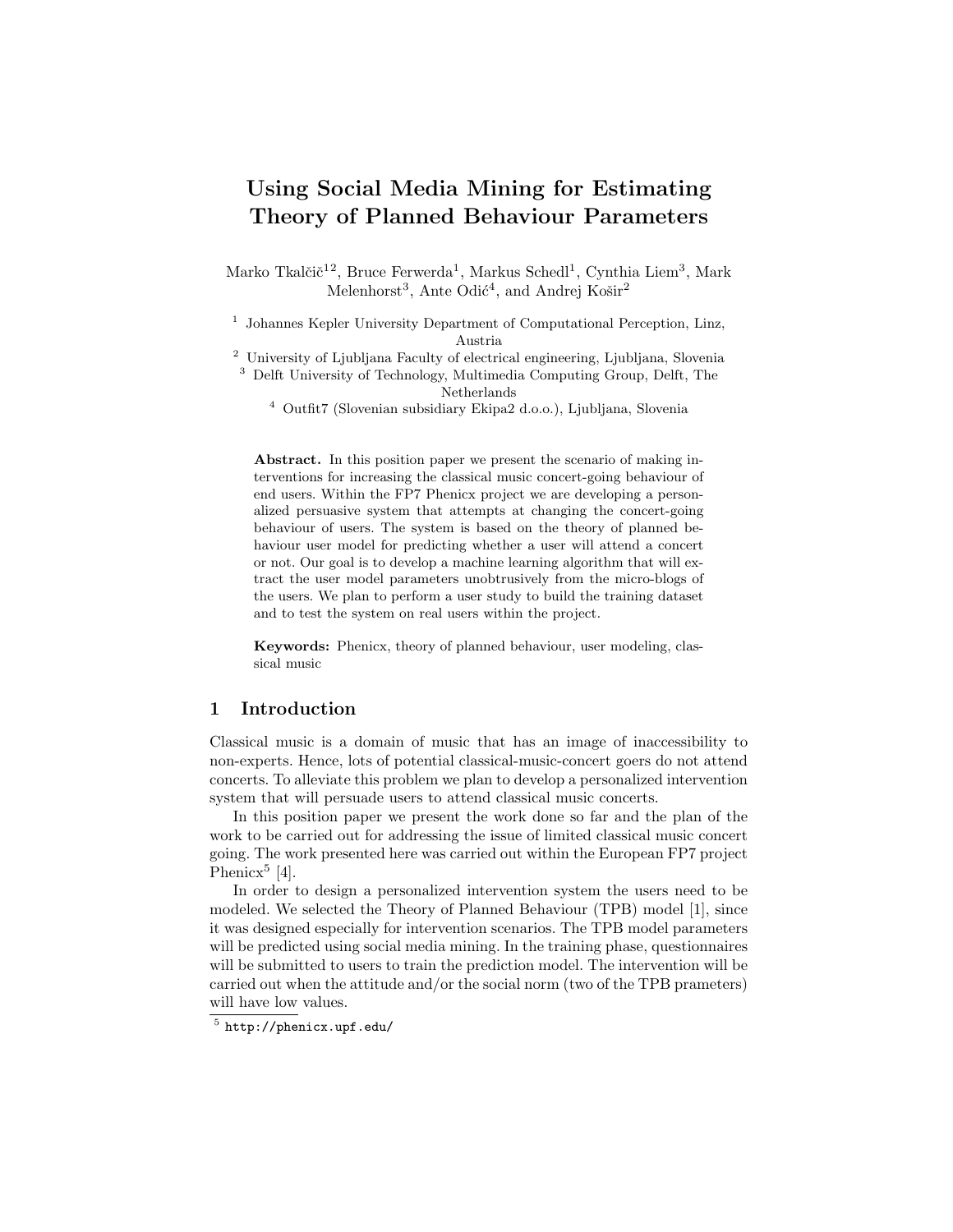#### 1.1 Related work

To the best of the authors' knowledge there have been no attempts to design persuasive systems for classical music. However, there are two groups of related work for the task at hand: (i) models of intervention (related to changing the concert-going behaviour) and (ii) social-media mining (related to unobtrusively extracting the parameters of the user model).

Models for intervention We performed a user study on barriers and motivators for attending classical music concerts. Through focus group with subjects we collected data about the reasons that prevents them going to concerts and reasons that drive them to classical concerts. The study suggested that some of the barriers that users provided (e.g. social aspects, the user's background knowledge) could be diminished by interventions. A natural choice for the aforementioned barriers appear to be the TPB model [1] as it takes into account personal attitudes towards going to the concert (related to background knowledge) and social norms (related to the social aspects). The TPB model was designed specifically for intervention scenarios where we wish to predict a behaviour and make interventions if it does not fit the desired behaviour [1]. The parameter values for the TPB model are usually acquired through carefully designed questionnaires. However, these questionnaires are intrusive and time consuming, both for the end user as for the designer of the system, as they need to be done on a behaviour-level (i.e. the concert level, in our case).

The Theory of Planned Behaviour Model The TPB was proposed by Ajzen [1]. The model links an observed behaviour with the subject's beliefs (see Fig. 1. The beliefs taken into account by the TPB are (i) the behavioural beliefs, (ii) the normative beliefs and (iii) the control beliefs. The behavioural beliefs influence the attitude of the subject towards the observed behaviour. The normative belief (i.e. the perception of the social norms' pressure) influences the subjective norm. The control beliefs influence the perceived behavioural control. These three norms have an influence on the behavioural intention, which is an indicator of the actual behaviour.

Social-media mining So far there have been no attempts to extract TPB parameters from social media. Hence, we will rely on related work that uses social media to extract similar user parameters. the underlying assumption is that social media, concretely, microblogging (i.e. twitter) in our case, contain a lot of personal parameters that can be used for user modeling. These information are encoded in two aspects of the microblogs: in the content (the microblogs themselves) and in the social relations between users. Some closely related work has successfully managed to extract personality parameters from tweets [5,2]. Twitter has also been a rich data source for predicting trend-setters [6]. A study of Facebook logs showed that it is possible to predict further personal traits like sexual orientation, ethnicity, religious and political views, personality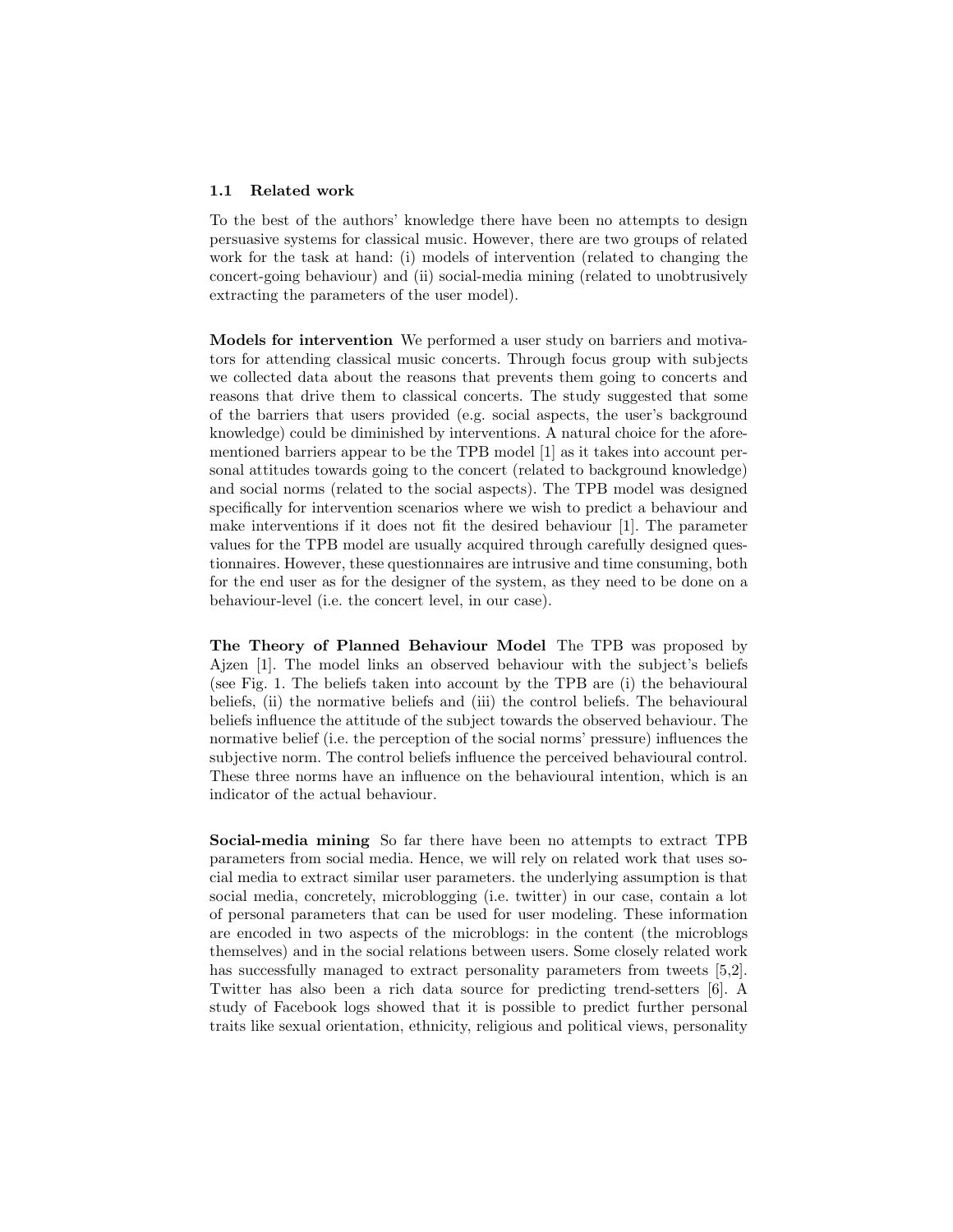

Fig. 1. The Theory of Planned Behaviour model (source: [1])

traits, intelligence, happiness, use of addictive substances, parental separation, age, and gender [3]. This related work (especially the features used and the regression/classification approaches) will serve as the basis for developing our algorithms for predicting TPB parameters.

# 2 The Scenario

For most of users in urban environments there are classical concerts going on constantly in their vicinity. Most of the medium-to-big cities have concert venues where classical concerts take place. Assuming that these concert are advertised, potential concert goers are aware of them. However, there are issues that prevent these users to attend concerts. By addressing these issues with a personalized intervention we can increase the chance of users to attend classical concerts. The envisioned scenario is that of a personalized application on a mobile device (e.g. a tablet or a mobile phone) that is able to predict whether the observed user has a high or low chance of attending the concert. In case of the low chance, the application should predict the reason for it and perform an intervention.

Given the choice of the TPB model we can focus on three aspects that influence the observed behaviour, i.e. *going to the specific classical music concert*: (i) the user's attitude towards the concert, (ii) the social norm and (iii) the perceived control. Each of these can be a reason for the low chance of attending the concert. More specifically we plan to address interventions in the cases when the first two parameters (i.e. the attitude and the social norm) are low.

Once we determine the numerical values of the two parameters from social media mining, we are able to make an appropriate intervention. In case that the attitude is low, the application should provide more information to make the classical concert more appealing. In case of low social norm, the application should provide messages that persuade the user that her/his peers approve of the classical concert.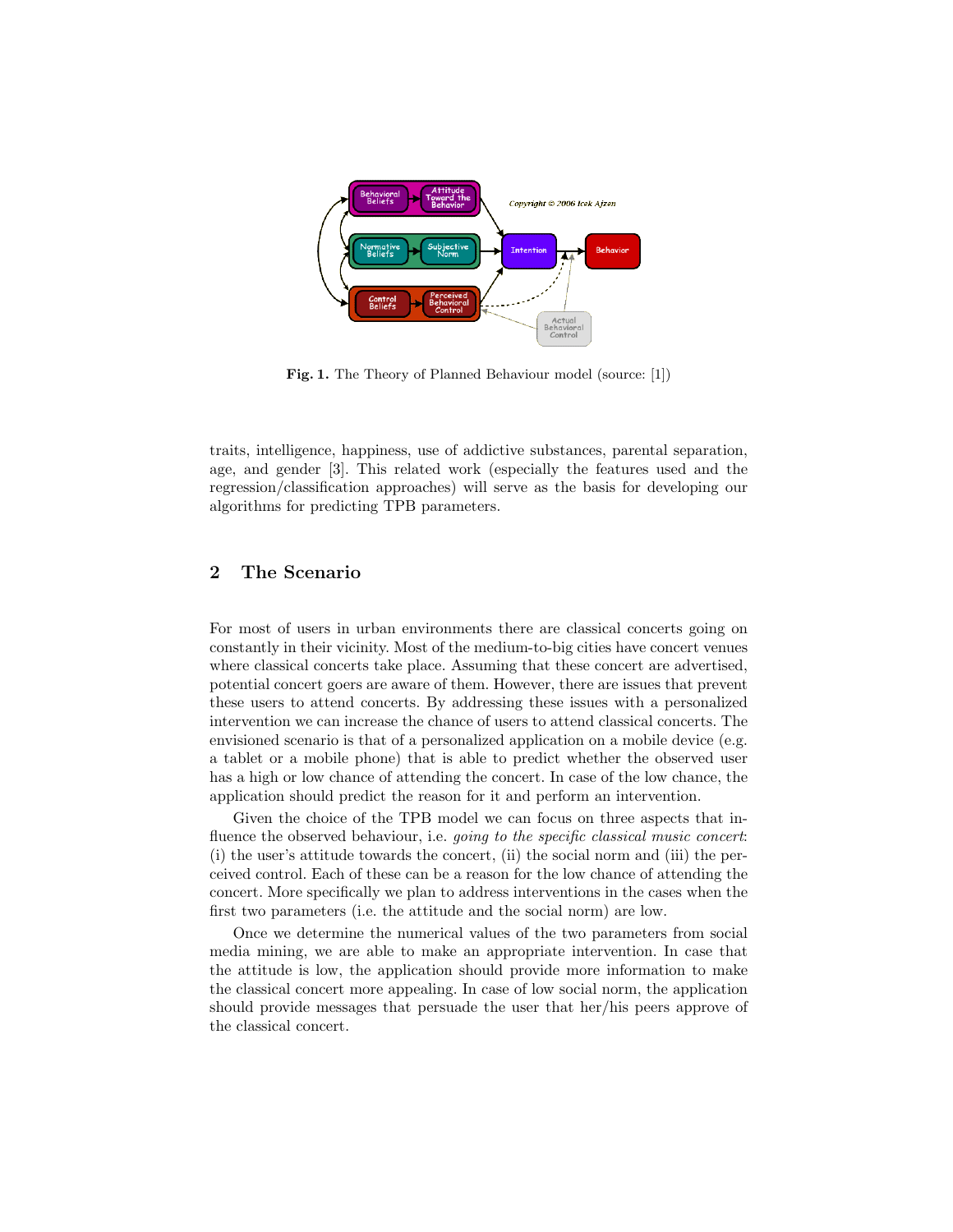## 3 Experimental design

In this section we present the steps that we plan to undertake in order to build the personalized intervention system. First we present the technical flow of the scenario and then we address each step that needs to be carried out in order to have a functional system.

#### 3.1 TPB for designing pre-concert interventions

The technical scenario is depicted in Fig. 2 and has the following flow:

- 1. the application takes as input an item (i.e. the observed concert, described with some descriptors/metadata) and a user (described with features extracted from the microblog stream-tweets)
- 2. for the observed concert and user it predicts the TPB parameters
- 3. if the predicted intended behaviour is no (i.e. the user does not intend to go to a concert) the application generates an intervention (e.g. provides additional info to change the attitude, if low attitude is the problem)
- 4. observe the actual behaviour
- 5. compare it to the predicted behaviour



Fig. 2. The experiment flow

Step 1: find relevant concert parameters (descriptors) The first step is to identify the most relevant parameters to describe the concert with. Our wish is to find some simple, one-word, descriptors like composer, performer, type (e.g. symphony, opera . . . ). We plan to make a web-questionnaire to identify the parameters that the users think will be important for going to a concert. Out of the top rated parameters by the users we will take the top three and annotate the upcoming concerts with these metadata. The upcoming concerts will be selected from the concerts provided by the Phenicx partners, the Royal Concertgebouw Orchestra (Amsterdam, The Nederlands) and the ESMUC (Barcelona, Spain).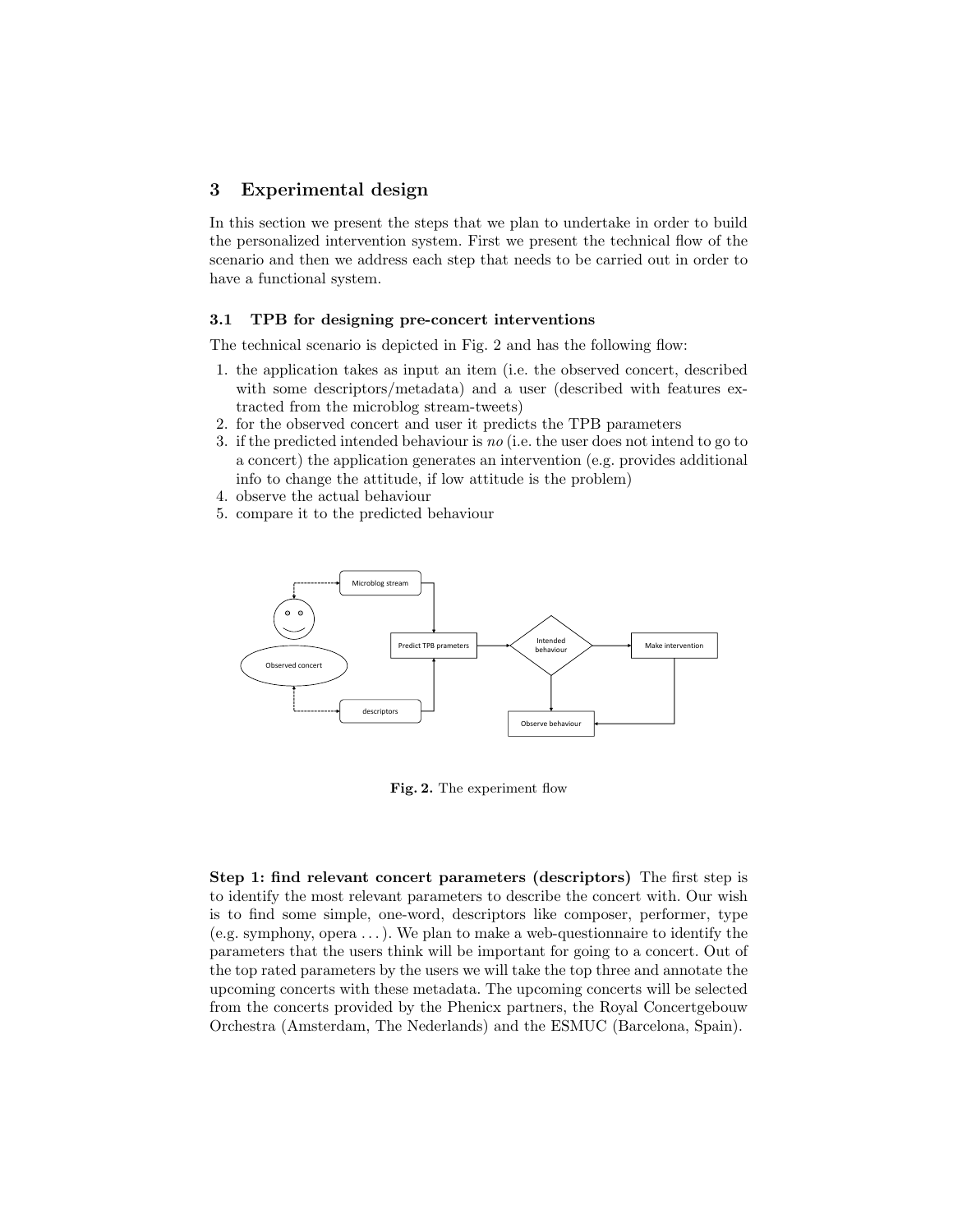Step 2: Gather TPB data For each of the concerts annotated in the previous step we will design a TPB questionnaire and ask users to fill it in. By doing this, we will be able to get a table with the following columns-variables (features):

- concert related variables
	- performer
	- composer
	- type
- TPB related variables
	- attitude towards behaviour
	- social norm
	- perceived control
	- intended behaviour

– twitter related variables

- num of tweets
- num of retweets
- number of followers
- number of friends
- content related features

We need to gather enough data (the number of users and concert is to be defined) to be able to build a model for predicting TPB parameters from twitter data.

Step 3: training the TPB model The underlying assumption for using microblogs for predicting TPB parameters are the following: (i) the twitter social network and blogging behaviour (i.e. original blog postings, retweets) reflect the general social beliefs of the user, (ii) the social network and the content of the microblogs reflect the attitude towards classical music aspects. Using the above mentioned features we plan to train the TPB parameters with regression models for the observed concert/user pairs.

The model will predict the intended behaviour IB with a weighted sum (weights  $w_1, w_2$  and  $w_3$ ) of the attitude AB, social norm SN and the perceived control  $PC$ 

$$
IB = w_0 + w_1 AB + w_2 SN + w_3 PC
$$
 (1)

#### 3.2 Issues in the experiment

Having nominal attributes for the concert descriptors (i.e. composers, performers, genre) would require big amounts of training data for each of the value of these attributes. Hence, we will have to limit the values of these attributes to just few of them. In the selection of these values we will take into account the number of subjects that we will be able to include in the experiment and the relevant statistical aspects (i.e. effect size, power analysis).

Furthermore, we will not model the perceived control  $\overline{PC}$  and the related weight  $w_3$  from Eq. 1, hence reducing the parameters estimation problem in the training phase to a more viable one.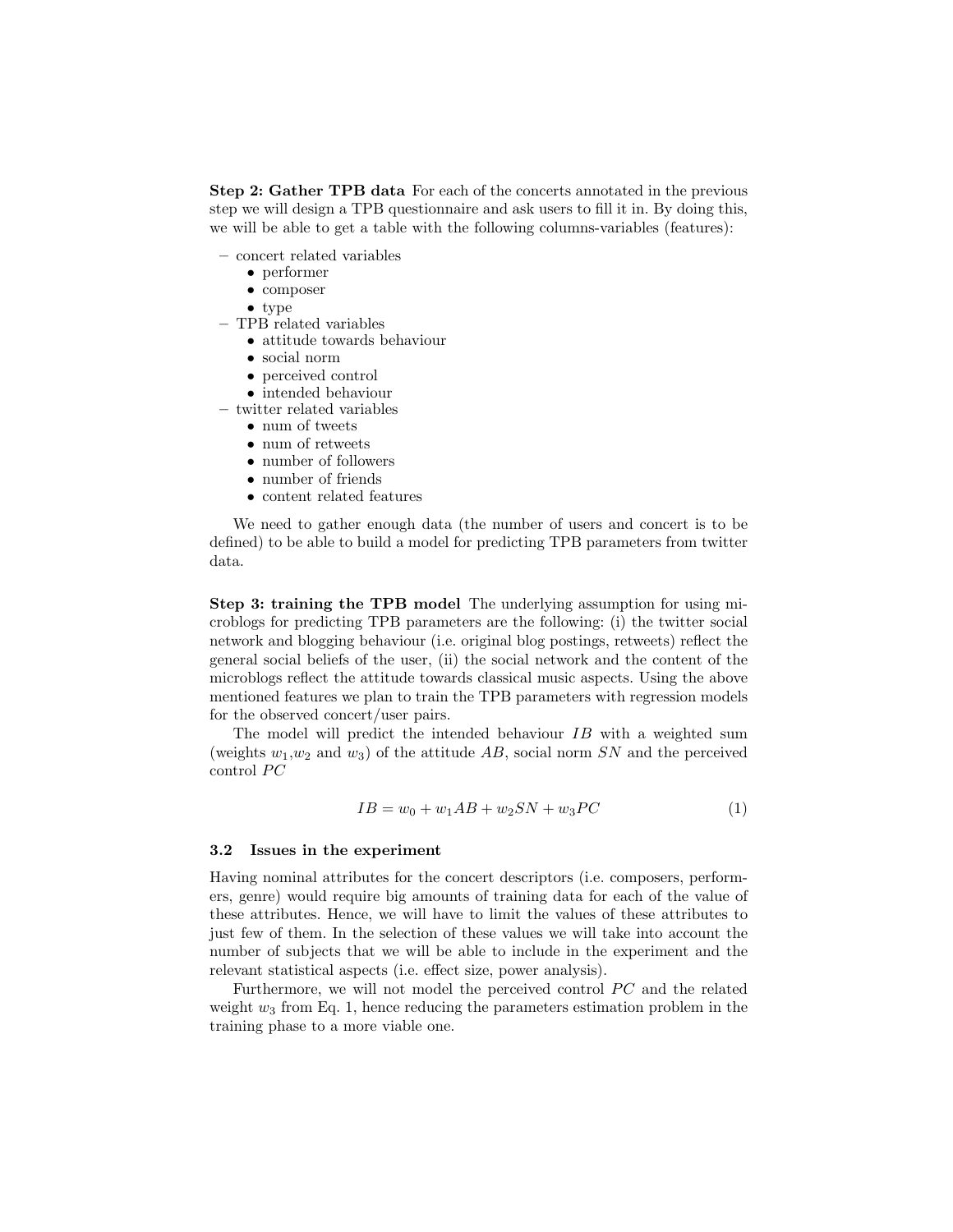# 4 Current data

We have carried out the acquisition of TPB parameters on a small scale for one concert and five subjects. We have crawled the twitter feeds from these users and extracted the following features: number of followers, number of friends, number of listed, number of statuses, number of tweets and number of retweets. The amount of data is too low to draw any conclusions, however, we report it in Fig. 3.



Fig. 3. Distributions of the TPB parameters in the twitter features spaces.

## 5 Discussion and Conclusion

In this position paper we presented the scenario of making interventions for increasing the classical music concert-going behaviour of end users. The work is being carried out within the FP7 Phenicx project. We showed that the barriers for concert going indicate the choice of the TPB model as a suitable one. We also reviewed related work that uses social media for the extraction of user model